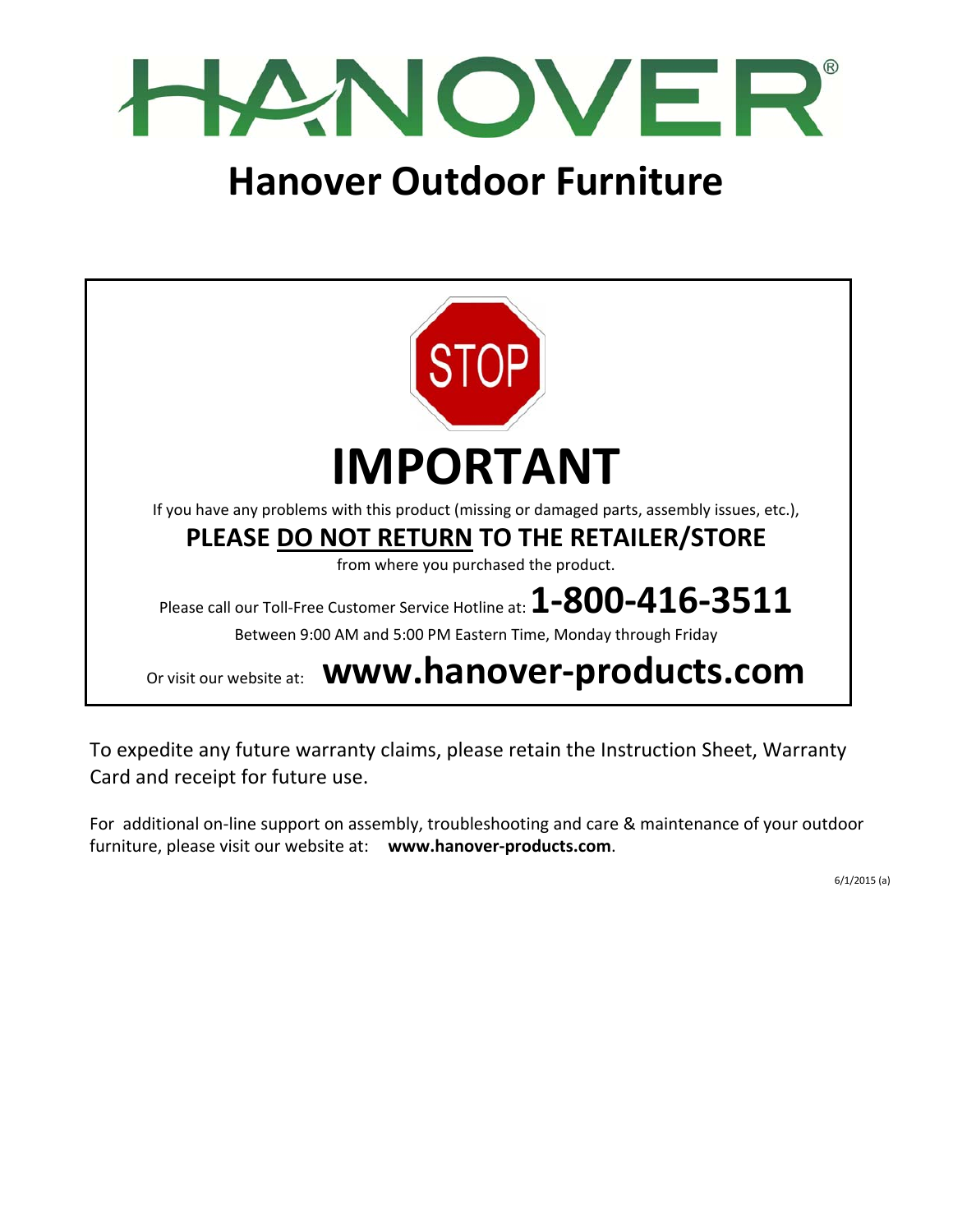# **Outdoor Furniture**

#### **1-Year Limited Warranty Program**

For a period of one (1) year after purchase, the Manufacturer will either repair or replace defective components in accordance with this Limited Warranty. This warranty is between Manufacturer and the original purchaser and is valid only when accompanied by the original purchaser's sales receipt showing original date of purchase and location of purchase. Replacements under this warranty revert back to the date of original purchase for future warranty.

Manufacturer or its authorized dealer can accept or reject warranty claims based on its findings. This warranty applies in normal residential use only and is not intended for commercial use. Manufacturer can make substitutions as required of materials, components, and sub-components of comparable value and utility. This warranty is limited to product repair or replacement (to be determined solely by Manufacturer). Warranty return is limited to only the single affected component.

This warranty covers only manufacturing defects and does not cover normal wear and tear, damage due to acts of nature (such as, but not limited to freezing or high winds), abuse or misuse, including chemical damage from suntan oil or other chemicals, exposure to extreme heat or cold, abrasion or excessive weight. This product is intended to be used in standard installations only. This warranty is invalid if the product is not used for intended purpose. Manufacturer disclaims liability for any aspect of installation and any inconvenience caused by a defective part of a component.

Certain items are not covered by this warranty. These include, but are not limited to the following:

- 1. Components subjected to abuse, including abuse intended to simulate failure.
- 2. Damages caused by retailer, shipper or installation crew (such as scratches, dents, tears, chips, etc.).
- 3. Any part which merely exhibits normal wear yet functions essentially as new, including chips, scratches or stretching of materials and stitching.
- 4. Tears, punctures, scratches or any damage caused by improper installation or use.
- 5. Damage to frames/welds resulting from improper assembly or exposure to water and/or sub-freezing temperatures is not covered. General frame rusting is not covered.
- 6. Fading and/or discoloration of fabrics/cushions/straps/wicker resulting from exposure to the elements, chemicals, oils, fluids or any other cause are not covered.
- 7. Umbrella bases are not covered under any circumstances.
- 8. Items sold "as is" or floor models.

To make a claim, call the toll-free number below. Please have available a copy of the original sales receipt along with a brief description of the problem. Please also provide your email address and daytime telephone or cell phone #. Repairs or replacement will be made at the Manufacturer's option. *Sales and use taxes, plus shipping and handling charges are the responsibility of the consumer.*

THIS IS THE ENTIRE EXCLUSIVE EXPRESS LIMITED LIABILITY. THE MANUFACTURER NEITHER MAKES NOR IS RESPONSIBLE FOR ANY OTHER WARRANTIES, EITHER EXPRESS OR IMPLIED, INCLUDING THOSE OF RETAILING DEALERS. THIS EXCLUSIVE REMEDY IS LIMITED TO RECEIPT OF A CREDIT IN CONNECTION WITH THE REPAIR OR REPLACEMENT OF ANY PRODUCT OR COMPONENT DEEMED TO BE DEFECTIVE UNDER THE TERMS AND CONDITIONS AS STATED IN THIS WARRANTY. NEITHER THE PRODUCT MANUFACTURER NOR ITS AGENTS SHALL BE LIABLE IN ANY CASE FOR INCIDENTAL, INDIRECT, SPECIAL OR CONSEQUENTIAL DAMAGES RESULTING FROM THE USE OF THIS PRODUCT OR ARISING OUT OF ANY BREACH OF THIS WARRANTY OR NEGLIGENCE EVEN IF IT HAS BEEN ADVISED OF THE POSSIBILITY OF SUCH DAMAGES. EXCEPT AS OTHERWISE MAY BE REQUIRED BY LAW, THERE ARE NO OTHER EXPRESS OR IMPLIED WARRANTIES OTHER THAN THE WARRANTY DESCRIBED HEREIN, AND ALL OTHER WARRANTIES, INCLUDING ANY IMPLIED WARRANTY OF

## Contact Warranty Services at 1-800-416-3511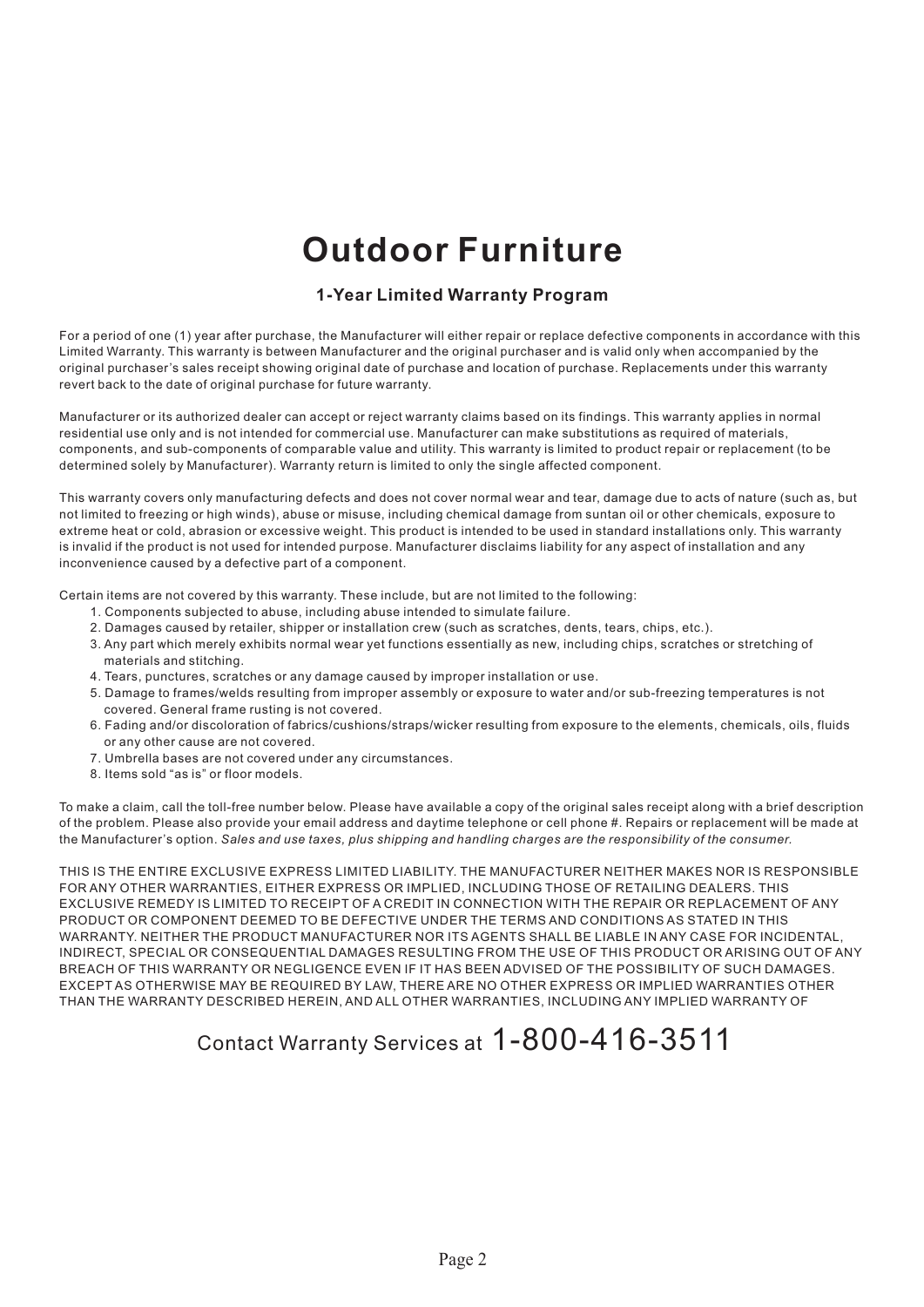# **Care & Maintenance**

*Outdoor furniture can be enjoyed for many years when well maintained.*

#### **Regular Maintenance**

Wash the furniture with a solution of mild detergent and water, rinse with clear water, and dry thoroughly. To all metal frames, apply a fine, clear automobile wax for maximum protection against harmful ultraviolet exposure and salt air.

For best protection, perform this maintenance two or three times per year in low pollution areas or more frequently in high pollution areas. Please note that these durable materials can be safely cleaned as often as desired. Note: Some suntan and sun block products may be harmful to resin, cushions and strap, mesh and vinyl lace and strap. Do not allow such products to come in contact with any seating surfaces to avoid deep penetrating stains, which are not covered under warranty.

#### **How to Clean & Care for Teak Furnishings**

Left alone to age, the natural color of teak furnishings will weather to a soft, silver grey. This process will take approximately nine months, depending on the degree of sunlight and rain exposure. Imperfections, which are inherent properties of the wood, will show over time, enhancing the beauty of the furniture. In humid or wet climates, or after rains, the wood may naturally expand and contract, causing the grain to rise. This is to be expected with exposure to the elements and will stabilize after the initial weathering occurs. To maintain teak furnishings, use a soft bristled utility brush and stroke lightly in the direction of the grain to remove surface dust. For more stubborn dirt, the wood may be washed with a mild solution of four parts laundry detergent or dish washing soap to one part bleach in water, then rinsed thoroughly and allowed to dry completely. Oiling the wood may cause mildew or irregular coloring.

#### **How to Clean Woven Furnishings**

Woven furnishings are made of durable and weatherproof extruded polyethylene resin weave. Light stains and soils may be removed with a solution of mild detergent and water, rinsed with clear water and dried thoroughly. Mildew and heavy stains can be removed with a quality commercial outdoor furniture cleaner and protectant. Woven furnishings may not be suitable for intensely hot climates.

#### **How to Clean Fabric**

Fine outdoor fabrics are designed to endure years of sun, soil and moisture. Wash outdoor cushions with a solution of mild detergent and water and thoroughly rinse with clear water. Stand cushions on end and allow to air dry completely. Light stains can be removed as above. Mildew and heavy stains can be removed with a quality commercial outdoor furniture cleaner and protectant. Note: Do not dry clean or use a washing machine or dryer. Do not steam or use water at temperatures above 100º F when washing. Note: Be careful to keep the outdoor furniture cleaner from contact with the cushions of your outdoor furniture, as it will cause discoloration. Do not use bleach on printed acrylic fabrics. Do not use solvent-type materials on woven vinyl, woven blend or ultra woven blend fabrics as they will damage the yarns. Do not use chlorine based cleaners.

#### **How to Clean Mesh**

Remove light stains with a solution of mild detergent and water, then rinse with clear water and dry thoroughly. Mildew and heavy stains can be removed with a quality commercial outdoor furniture cleaner and protectant.

#### **How to Clean Strap**

For general or light cleaning, begin by brushing dirt off the strap. Apply a solution of mild detergent and warm water and allow it to soak into the strap. Gently clean with a sponge or soft bristle brush, then rinse thoroughly with clear water and allow the strap to air dry.

#### **How to Clean Vinyl Strap**

Apply a quality vinyl protectant to guard against the effects of air pollution, salt air build-up, and mildew. To remove difficult stains use rubbing alcohol applied with a soft cloth.

#### **How to Clean & Care for Stone and Marble Tops**

Tabletops are designed for normal outdoor use in residential settings. To maintain the natural beauty we recommend resealing your table top when necessary, with the same sealer product applied during the manufacturing process. The sealer penetrates the stone and acts as a repellent, preventing absorption of moisture and stainable materials.

If tabletop is stained with products such as wine, soda, coffee, or other colorants of organic origin, clean these spills immediately with a mild detergent then rinse with water. In extreme cold climates, it is recommended that tabletops be stored in a dry indoor area or be covered with suitable outdoor furniture cover. Be sure to allow space between the tabletop and the cover so that moisture does not collect on the table; this will promote airflow and allow moisture to escape.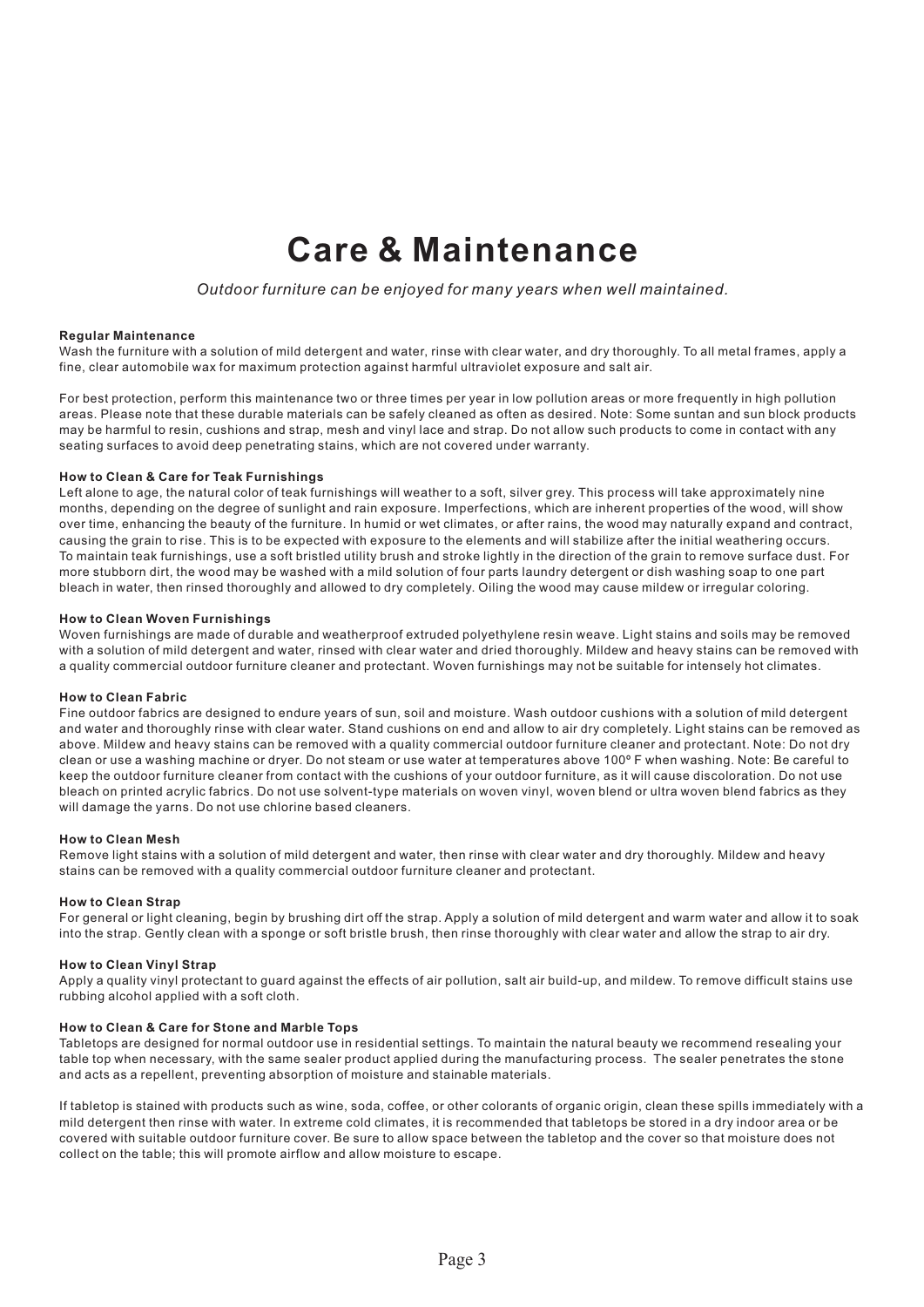1

2

**Important: We recommend 2 people work together to assemble the chair.** Note the arrow labels on the "U" **Figure 1**. This is very important for a safe, balanced rocking motion. If **chair frame has been properly positioned**<br>on the rocker assembly, all arrows on the "U" bar and rocker assembly will be pointing in the same direc **on the rocker assembly, all arrows on the "U" bar and rocker assembly will be pointing in the same direction.** bar and the rocker assembly. Also note the horseshoe shape of the rocker plate. Point the open end of the horseshoe away from you. The arrows on the rocker assembly should be pointing towards you. Set the chair frame on the rocker assembly with front of the seat facing you and the arrows on the "U" bar pointing towards you as shown in

**Critical Step: The "U" metal plates must be installed in the proper location.** Read this step and carefully *Figure 2.* **Hand tighten nuts 3-4 revolutions only.** Repeat the same procedure on the other side. examine. Insert the "U" metal plate, so that the "U" bar and rocker plate are between both sides of the "U" metal plate. Make sure that the holes in the "U" metal plate are completely aligned with the holes in the "U" bar as shown in Figure 2. Guide the bolts through the holes on the top side of the "U" metal plate, through the holes in the "U" bar portion of the chair, through the holes in the rocker plate and then, most importantly, through the holes in the bottom side of the "U" metal plate. It is very important that the holes in the bottom portion of the "U" metal plate be placed directly beneath the holes in the rocker plate. Add a spring washer and a nut to each bolt as shown in

**CAUTION: Failure to place "U" metal plates under the rocker plates and above the"U" bar exactly as shown in diagram will cause the bolt heads and nuts to damage the structure of the rocker plates and the "U" bar. Damage due to over tightening of bolts or improper assembly could cause injury and may void your warranty.**

**3** Tighten all nuts and bolts with the hex wrenches provided. Bolts must be FULLY tightened. Remove arrow labels from "U" bar and rocker assembly. Cover bolts with bolt covers. from "U" bar and rocker assembly. Cover bolts with bolt covers.

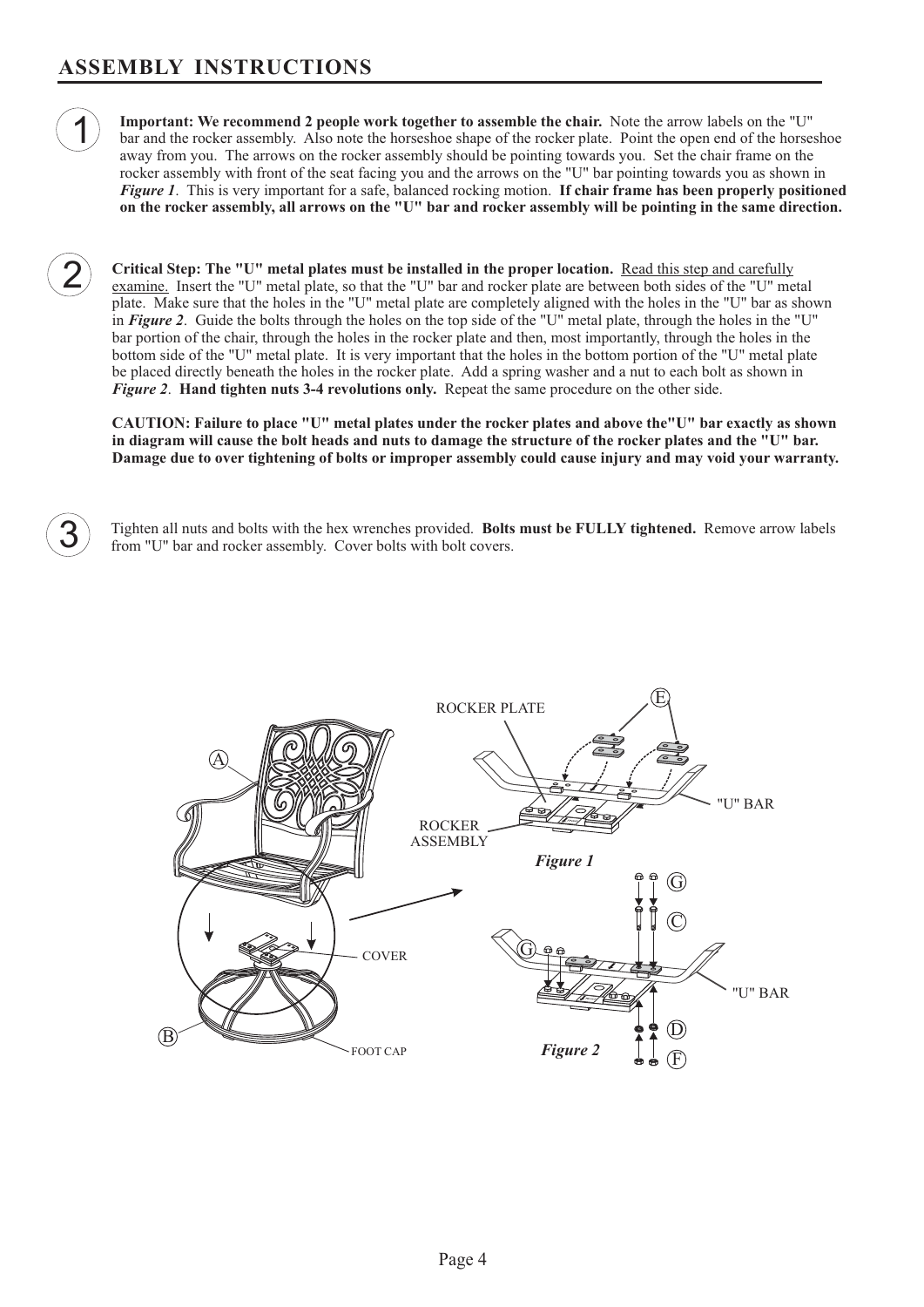### **PARTS IDENTIFICATION LIST**

|                | PARTS LIST           | <b>DESCRIPTION</b>                                           | <b>ORDER PART #OTY</b> |                |
|----------------|----------------------|--------------------------------------------------------------|------------------------|----------------|
| A              |                      | <b>CHAIR FRAME</b>                                           | AR19742                | 1              |
| B              |                      | <b>SWIVEL BASE &amp;</b><br><b>ROCKER</b><br><b>ASSEMBLY</b> | AR19743                | 1              |
| $\overline{C}$ | <i><b>MTD</b></i>    | 5/16" X 40 MM<br><b>BOLT</b>                                 | HW0295                 | $\overline{4}$ |
| D              |                      | Ø8.0 X 2.3 MM<br><b>SPRING WASHER</b>                        | HW0003                 | $\overline{4}$ |
| E              |                      | "U" METAL<br><b>PLATE</b>                                    | HW0618                 | $\overline{2}$ |
| F              |                      | 5/16" NUT                                                    | HW0015                 | $\overline{4}$ |
| G              |                      | <b>BOLT COVER</b>                                            | HW0028                 | 8              |
| H              | $\circledcirc$<br>O) | <b>HEX WRENCH-1</b>                                          | <b>HW0008</b>          | 1              |
| $\mathbf{I}$   | C                    | <b>HEX WRENCH-2</b>                                          | <b>HW0007</b>          | 1              |
|                |                      | <b>ROCKER PLATE</b><br><b>FACTORY ASSEMBLY</b>               | G0141                  |                |
|                | $\Box$               | <b>FOOT CAP</b><br><b>FACTORY ASSEMBLY</b>                   | FC0031                 |                |

## *\* NOTE: PARTS SHOWN ON PARTS LIST ARE NOT TO SCALE*

## AAF06001